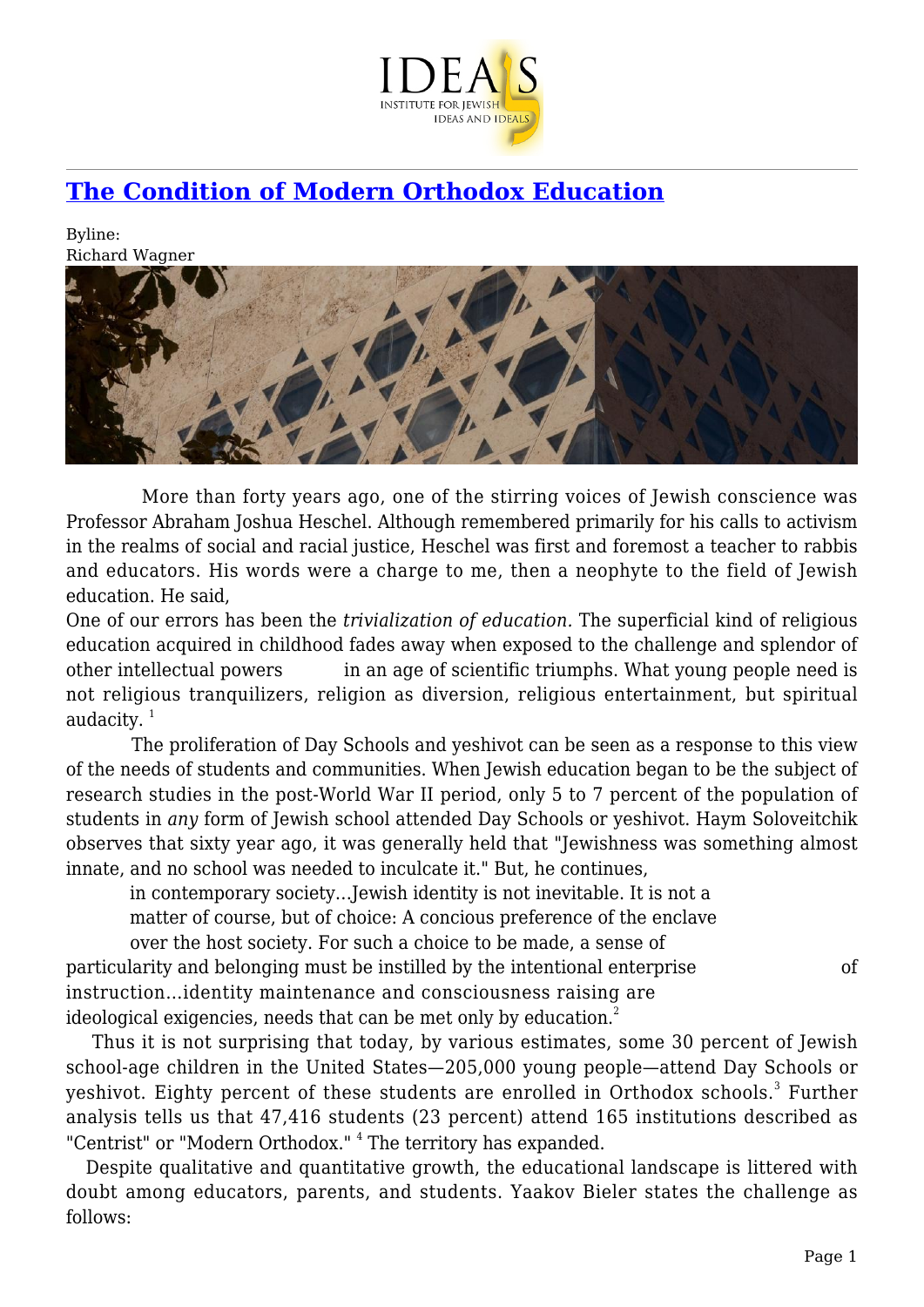

Questions are increasingly raised about whether these educational institutions really provide a Modern Orthodox education and produce Modern Orthodox young people. To find the reasons for this malaise we must gauge the effectiveness of the Modern Orthodox Day Schools that go beyond such obvious facts as the manner in which the school day is organized, what extracurricular activities are available, and where the graduates continue their education. $5$ 

 Urgency notwithstanding, most of the meetings, discussions, plenaries, and public documents do not go deeply into the core issues of schooling. The most well-meaning of presentations by policymakers or researchers that do not bring education professionals into the dialogue may result in half-baked ideas, at best. It is, after all, these professionals who are the "first responders" to the students. It is they who articulate, develop, and implement with teachers the curricula, programs, and strategies that drive their schools. It is they who are uniquely poised to be the agents of change and the conservators of tradition in the lives of students and their families.

 And so we hold this conversation. Through this issue of *Conversations* and follow-up exchanges using the electronic media, we hope to engage educators and others interested in the role of schooling in Modern Orthodoxy in an open and clarifying presentation and discussion of ideas. There are many good things happening in our schools that are not shared with colleagues. There are difficult experiences that we all encounter and these, likewise, remain dark secrets. This is an opportunity to teach and learn from our colleagues.

We have selected four questions in areas that are commonplace for our schools:

- 1. How should a school leader express his or her vision of Jewish education? Can there be a clear line from the school's mission to what happens in the classrooms? Is there a substantive difference between schools that are "mission-driven" and those that are not?
- 2. How does an educator experience the personnel shortage in our schools? Does this find expression in General and Judaic Studies? What impact, if any, does this shortage have on a school's ability to meet its mission and goals?
- 3. How should Modern Orthodox schools address women's education and gender equality in terms of content, mastery, and Jewish practice? To what extent is this a divisive issue in the community, and how can a school deal with this?
- 4. How should Modern Orthodox schools address issues in contemporary culture that conflict with traditional norms? What is the impact on a school's reach for integration of Judaic and General Studies?

We arranged the conversation as follows:

- An essay by Dr. Moshe Sokolow, which frames the issues
- An article by Rabbi Mark Gottlieb, which addresses *hashkafa* in our schools
- The four questions above and responses by a panel of education professionals

Since it is neither responsible nor useful to ignore the present fiscal realities, we have included a proposal by Mrs. Zippora Schorr and Rabbi Aaron Frank, which may be